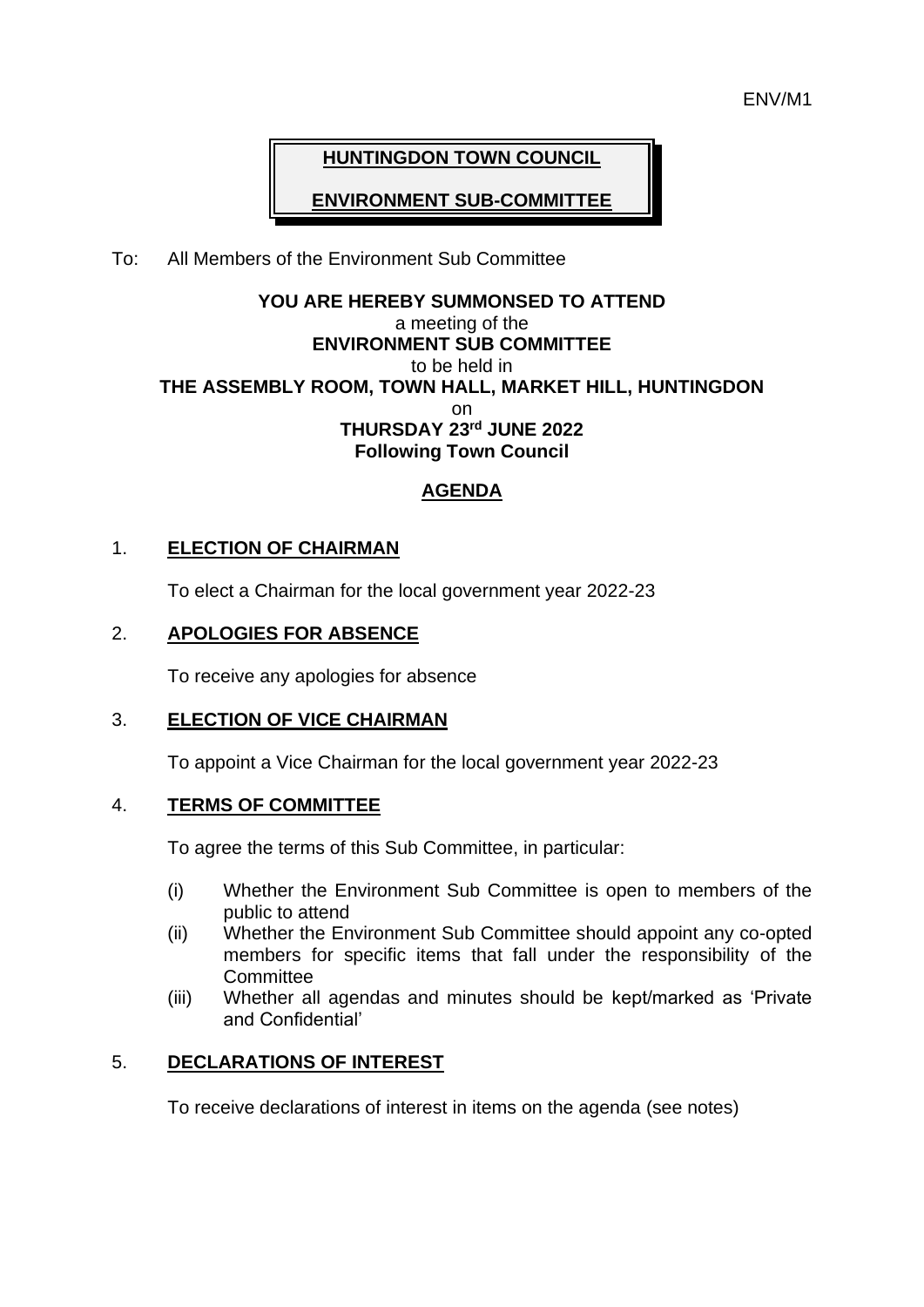#### 6. **MINUTES**

To receive and approve as a correct record the minutes of the meeting of the Environment Sub Committee held on 22nd April 2021 (M1)

### 7. **ADDRESS BY MEMBERS OF THE PUBLIC AND TOWN COUNCILLORS TO SUB COMMITTEE**

To hear any address to the Sub Committee from members of the public and other members of the Town Council on matters within the responsibility of this Sub Committee

### 8. **ECO FAIR**

To receive a verbal update on Huntingdon Town Council's Eco Fair event taking place on  $16<sup>th</sup>$  July 2022.

### 9. **ECO AUDIT**

To receive a verbal update on the eco audit/net zero strategy project.

## 10. **DATE AND AGENDA OF THE NEXT MEETING**

25th August 2022

 $\sim$ 

**PHILIP PEACOCK TOWN CLERK**

17 th June 2022 Town Hall Market Hill **Huntingdon** PE29 3PJ

This meeting will be serviced by the Town Clerk – 01480 410383

Copies for information to:

The Members of Huntingdon Town Council, Town Clerk & Deputy Town Clerk. Notes

A. Disclosable Pecuniary Interests

(1) Members are required to declare any disclosable pecuniary interests and unless you have obtained dispensation, cannot discuss or vote on the matter at the meeting and must also leave the room whilst the matter is being debated or voted on. (2) A Member has a disclosable pecuniary interest if it

(a) relates to you, or

(b) is an interest of -

(i) your spouse or civil partner; or (ii) a person with whom you are living as husband and wife; or (iii) a person with whom you are living as if you were civil partners and you are aware that the other person has the interest.

(3) Disclosable pecuniary interests includes -

(a) any employment or profession carried out for profit or gain;

(b) any financial benefit received by the Member in respect of expenses incurred carrying out his or her duties as a Member (except from the Council);

(c) any current contracts with the Council;

(d) any beneficial interest in land/property within the Council's area;

(e) any licence for a month or longer to occupy land in the Council's area;

(f) any tenancy where the Council is landlord and the Member (or person in (2)(b) above) has a beneficial interest; or

(g) a beneficial interest (above the specified level) in the shares of any body which has a place of business or land in the Council's area.

B. Other Interests

(4) If a Member has a non-disclosable pecuniary interest or a non-pecuniary interest then you are required to declare that interest, but may remain to discuss and vote.

(5) A Member has a non-disclosable pecuniary interest or a non-pecuniary interest where -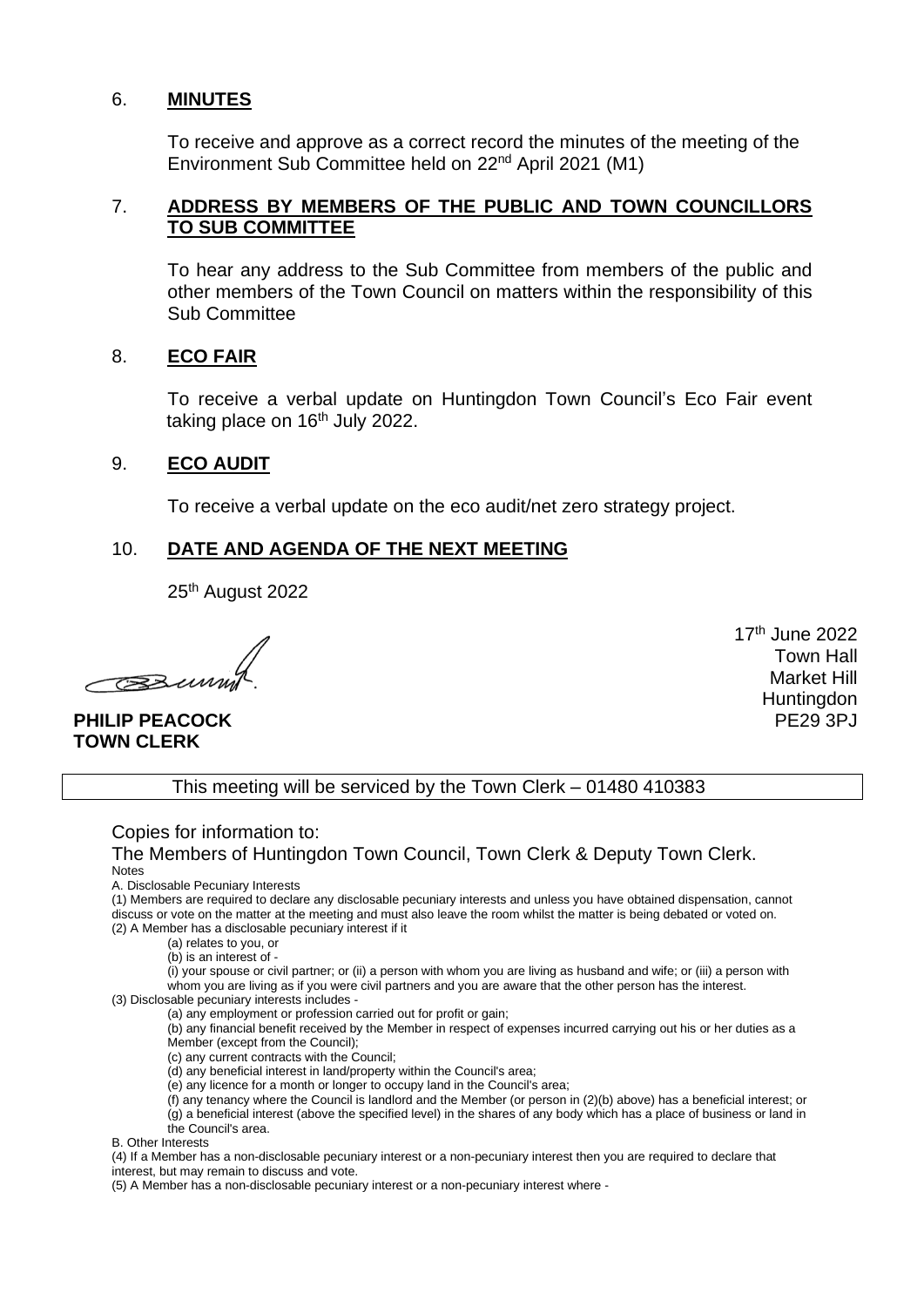(a) a decision in relation to the business being considered might reasonably be regarded as affecting the well-being or financial standing of you or a member of your family or a person w ith whom you have a close association to a greater extent than it would affect the majority of the council tax payers, rate payers or inhabitants of the ward or electoral area for which you have been elected or otherwise of the Council's administrative area, or (b) it relates to or is likely to affect any of the descriptions referred to above, but in respect of a member of your family (other than specified in (2)(b) above) or a person with whom you have a close association and that interest is not a disclosable pecuniary interest.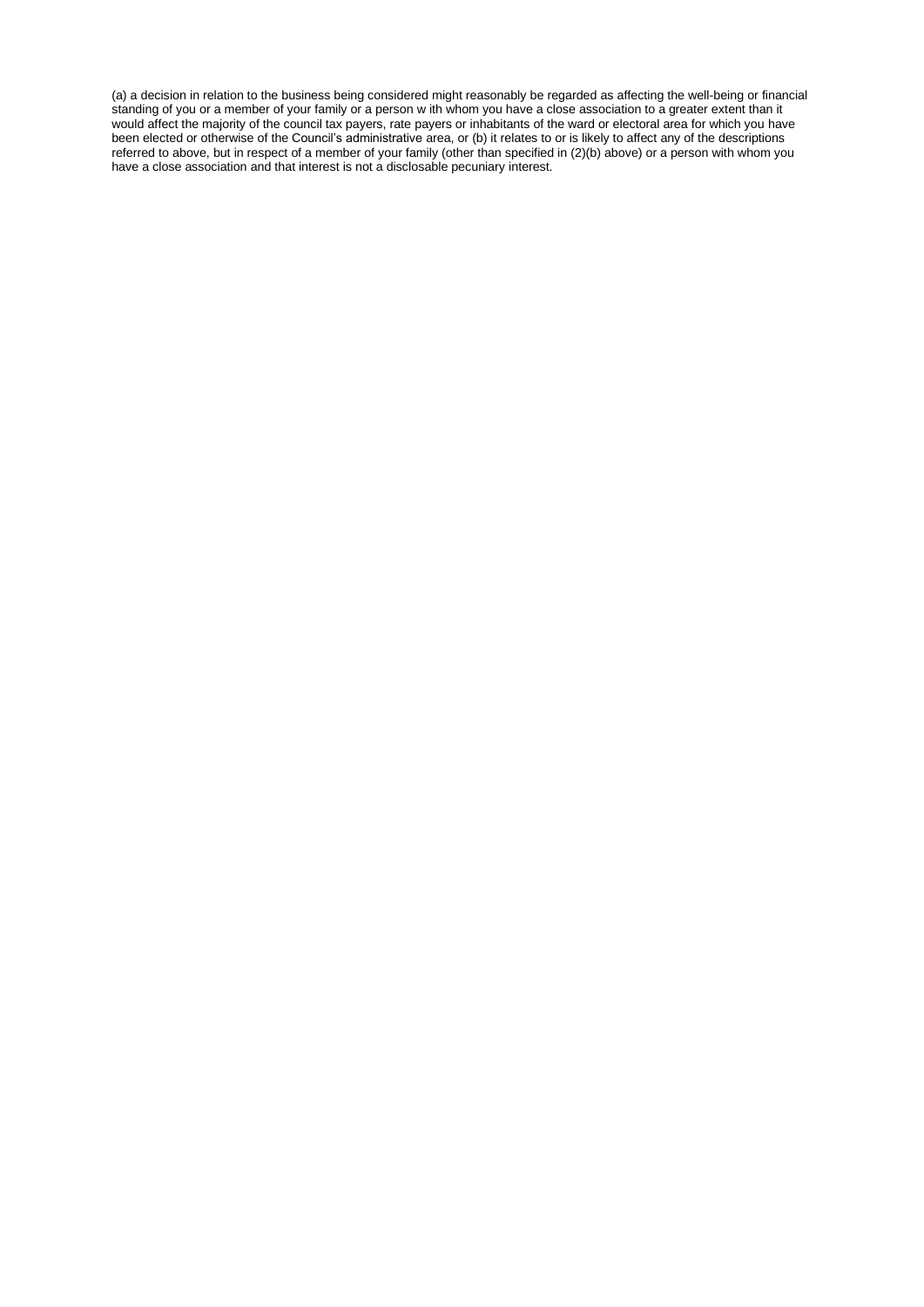## **HUNTINGDON TOWN COUNCIL**

## **ENVIRONMENT SUB COMMITTEE**

A meeting of the Environment Sub Committee was held virtually via Zoom Video Conference on Thursday 22nd April 2021 at 18:00

Present: Councillors M Baker; J Cole; C Doyle; S Gifford; V Hufford; P Kennington (Ex-Officio); B Luckham; A McAdam; S McAdam; P Pearce; T Shrapnel; S Sweek (Chairman); K Webb (Ex-Officio).

In Attendance: Cllr Ann Beevor; Mr Chris Jordan

#### 1. **APOLOGIES FOR ABSENCE**

Apologies were received from Councillor P Brown

#### 2. **DECLARATIONS OF INTEREST**

There were none.

#### 3. **MINUTES**

Members had before them copies of the minutes of the Environment Sub Committee meeting held on 16<sup>th</sup> July 2020 (M6). It was proposed, seconded and

**RESOLVED** to approve and adopt these minutes and they would be signed by the Chairman at a later date.

## 4. **PUBLIC ADDRESS/ADDRESS BY TOWN COUNCILLORS TO SUB COMMITTEE**

A Member indicated that they wished to speak, and it was proposed, seconded and

**RESOLVED** to adjourn the meeting.

Cllr Pearce informed Members about Reading University, who were one of the leading universities worldwide in terms of climate change research/projects. It was suggested that it may be beneficial to make contact with the University and potentially work with them in the future.

Cllr Gifford raised the issue of litter around the town and suggested that local District Councillors should be encouraged to take part in litter picking. Members felt that not enough HDC budget/resources were allocated to litter picking in Huntingdon and noted that this could be discussed during the Mayor's upcoming meeting with the HDC leader.